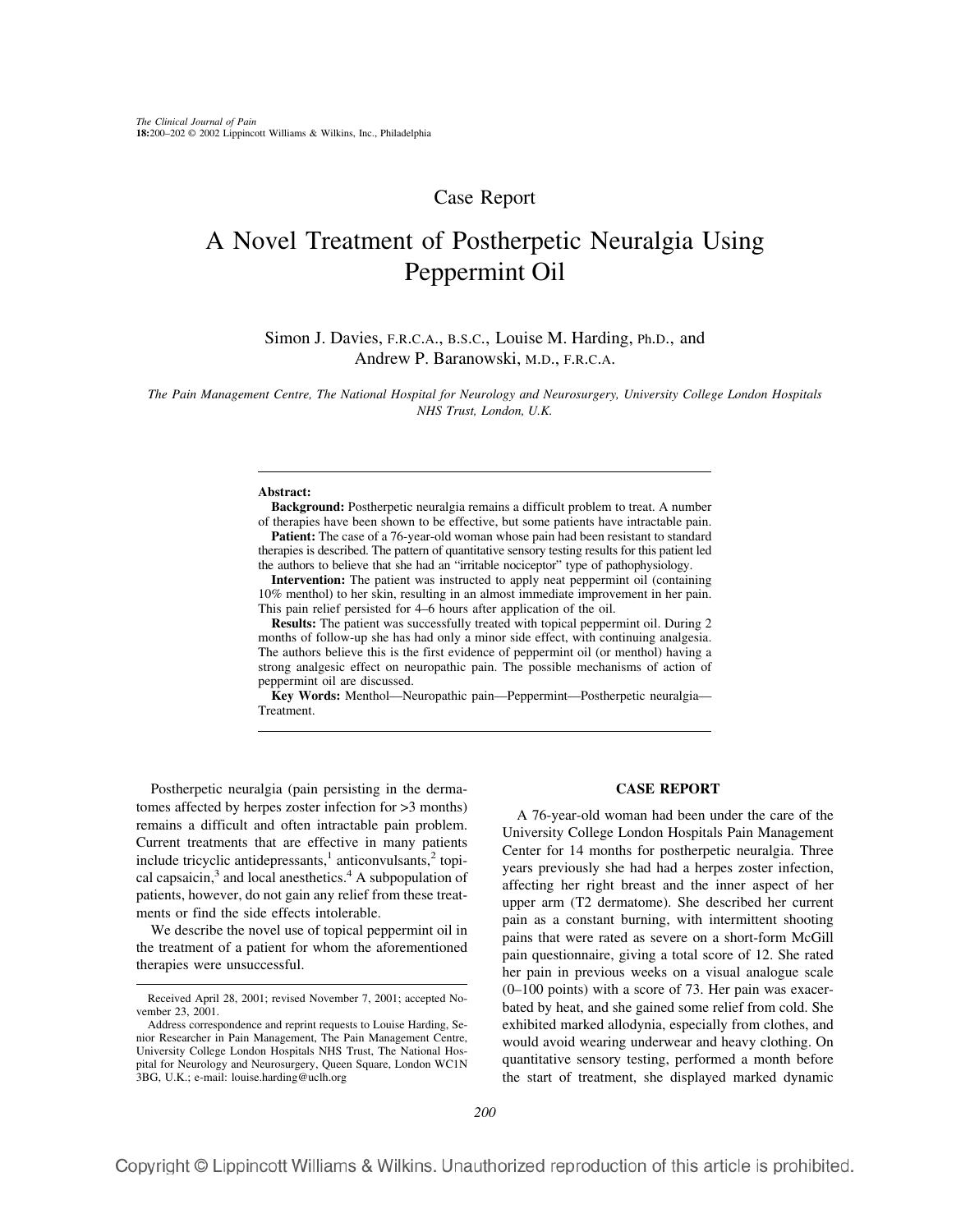mechanical allodynia (to a soft brush stroke) and static mechanical hyperalgesia and hyperpathia (to von Frey hairs). Detection and pain thresholds to hot and cold stimuli, as measured by means of Peltier principle thermodes (Thermotest; Somedic AB, Hörby, Sweden), were normal.

The patient had tried numerous drug treatments over the previous 3 years but experienced little benefit. She had been prescribed the tricyclic antidepressants amitriptyline and dosulepin and the anticonvulsants carbamazepine and gabapentin, but these yielded no relief. She had also reported that systemic sodium channel blockade, in the form of intravenous lidocaine, was unhelpful. Topical local anesthetics in the form of EMLA cream (Astra Pharmaceuticals, Wayne, PA, U.S.A.) had also been used, but she found that the plastic film used to hold the cream in place exacerbated the allodynia. Capsaicin cream exacerbated her burning pain, so she had stopped using it. A thoracic epidural (with steroids) and acupuncture gave no relief. Further therapeutic options under consideration included an intercostal nerve block and a cognitive behavioral approach to her pain management.

It is now widely recognized that postherpetic neuralgia is not a single disorder in terms of the underlying neuropathophysiology.<sup>5</sup> The pattern of distinct tactile allodynia without thermal hypesthesia in our patient fits the "irritable nociceptor" picture. Patients with irritable nociceptor have sensitization and ectopic activity in intact C fibers, resulting in spontaneous pain. The tactile allodynia is considered to be due to rewiring of the dorsal horn so that  $\overrightarrow{AB}$  input is received and processed by nociceptor-specific neurons.6

Menthol has been shown to reduce thermal C-fiber activity, $\frac{7}{7}$  and with this in mind we recommended that the patient use peppermint oil as a putative topical analgesic. She had a patch test performed in the outpatient clinic to detect any acute adverse reaction to the oil, but the results were negative. She was then instructed to purchase some peppermint oil from a local health food shop. She bought peppermint oil (Perfectly Pure; Holland and Barrett, Warwickshire, U.K.), containing 10% menthol, and massaged a small amount of the neat oil (2 or 3 drops) into the affected skin 3 or 4 times a day. The patient telephoned us 3 days after starting the treatment to say that she obtained dramatic pain relief after the first application.

At a 2-week follow-up, the patient stated that she was continuing to gain considerable relief from the postherpetic neuralgia and that she had experienced no systemic side effects from the oil. However, she reported that when she applied the oil to her skin she felt an immediate stinging sensation, lasting approximately 2 minutes, followed by almost complete pain relief. This relief would usually last for approximately 6 hours. She believed that she had been able to sleep more easily (possibly because of the soothing smell of the peppermint as well as the analgesia, she said), but she did still feel pain to light touch. She reported a reduction in both the intensity of burning pain and the frequency and intensity of shooting pains. When asked again to rate on a visual analog scale the pain she had felt in the previous week, she gave a score of 19. A short-form McGill pain questionnaire was completed again and yielded a score of 5. The patient appeared happier and more relaxed and stated that this was the first time that she had gained any relief from the pain of her postherpetic neuralgia. Quantitative sensory testing was repeated and showed a reduction in hyperpathia, with no change in the intensity of dynamic mechanical allodynia or static mechanical hyperalgesia. Thermal detection and pain thresholds remained unchanged.

She was interviewed by telephone for follow-up 8 weeks after the initiation of treatment. She reported continuing analgesia from application of the oil but also the appearance of a local side effect: the treated skin had started reddening after 4 weeks of use. As directed, she stopped applying neat oil and instead used a 1:5 dilution with almond oil (to give a menthol concentration of approximately 2%). The diluted oil prevented reddening and produced adequate pain relief, which she felt was slightly less than that produced by neat peppermint oil. The patient said she still used undiluted oil when the pain was particularly bad. She stated that when the effect of the oil had worn off, the returning pain was of the same intensity as that before she started the treatment.

### **DISCUSSION**

We believe this is the first evidence of a strong analgesic effect of peppermint oil on neuropathic pain. In a letter to the editor of *The Lancet* in 1870, Dr. A. Wright said that he had witnessed peppermint oil being used to treat "facial neuralgia" in China and that he had been able to repeat this success in his own practice.<sup>8</sup> Peppermint oil or menthol, its key ingredient, is often included in varying concentrations in over-the-counter topical remedies for musculoskeletal pain,<sup>9</sup> and peppermint oil is prescribed clinically as pure oil in capsules for the treatment of irritable bowel syndrome.<sup>10</sup> Little has been published on its analgesic effect on any condition other than irritable bowel syndrome, for which its use is still controversial.

The exact mechanism of action of peppermint oil is unknown. Menthol is the principal ingredient of the oil,